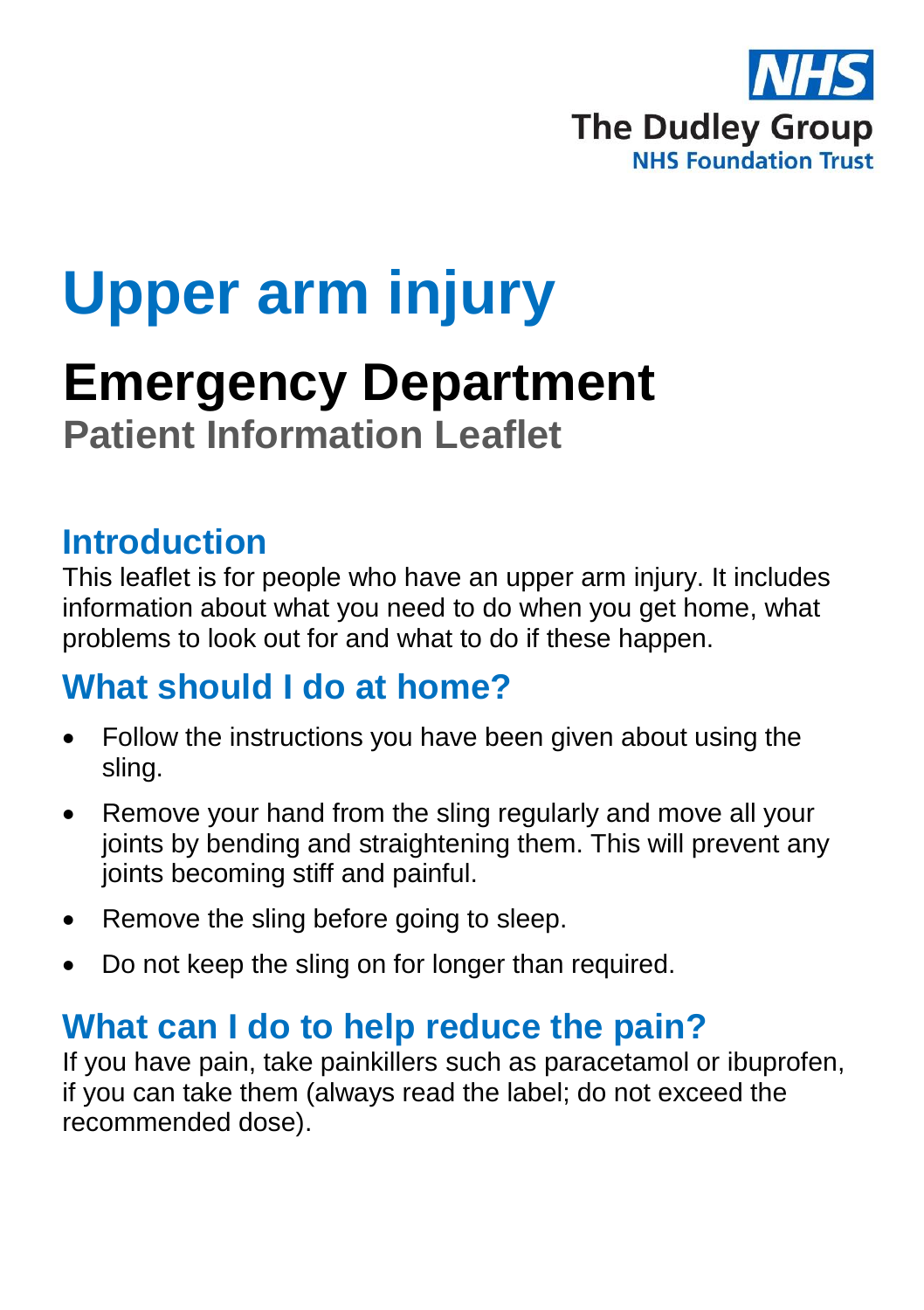## **What should I look out for?**

#### **Go to your nearest Emergency Department at once if:**

- You get tingling and/or you lose feeling in your hand or fingers
- Your fingers go blue or white
- You get severe swelling and/or pain

If you have queries when you get home, please contact your GP or NHS 111.

## **What precautions should I take?**

Until the injury has fully healed, do not wear:

- Rings and other jewellery on your injured arm as your arm and hand may swell. The jewellery may restrict blood flow to your hand.
- Nail varnish as you need to check the colour of the skin under your nails.

## **Other advice**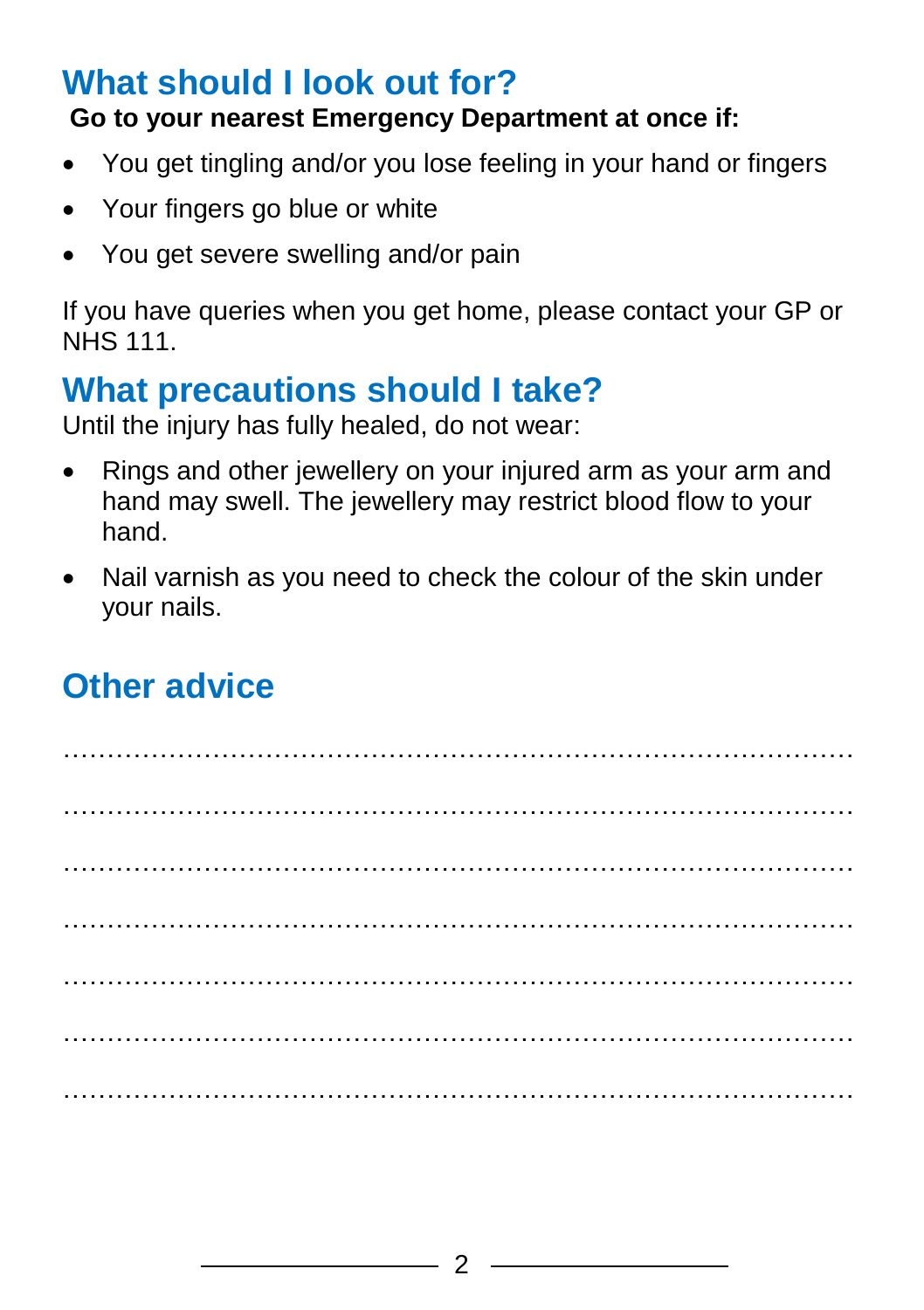## **Can I find out more?**

You can find out more from the following weblinks:

### **NHS Choices**

<http://www.nhs.uk/conditions/arm-pain/Pages/Introduction.aspx>

[http://www.nhs.uk/conditions/broken](http://www.nhs.uk/conditions/broken-arm/Pages/Introduction.aspx)[arm/Pages/Introduction.aspx](http://www.nhs.uk/conditions/broken-arm/Pages/Introduction.aspx)

If you have any questions, or if there is anything you do not understand about this leaflet, please speak to one of our nurses. If you need help when you return home, please contact your GP.

**This leaflet can be downloaded or printed from:** http://dgft.nhs.uk/services-and-wards/accident-emergency/

If you have any feedback on this patient information leaflet, please email dgft.patient.information@nhs.net